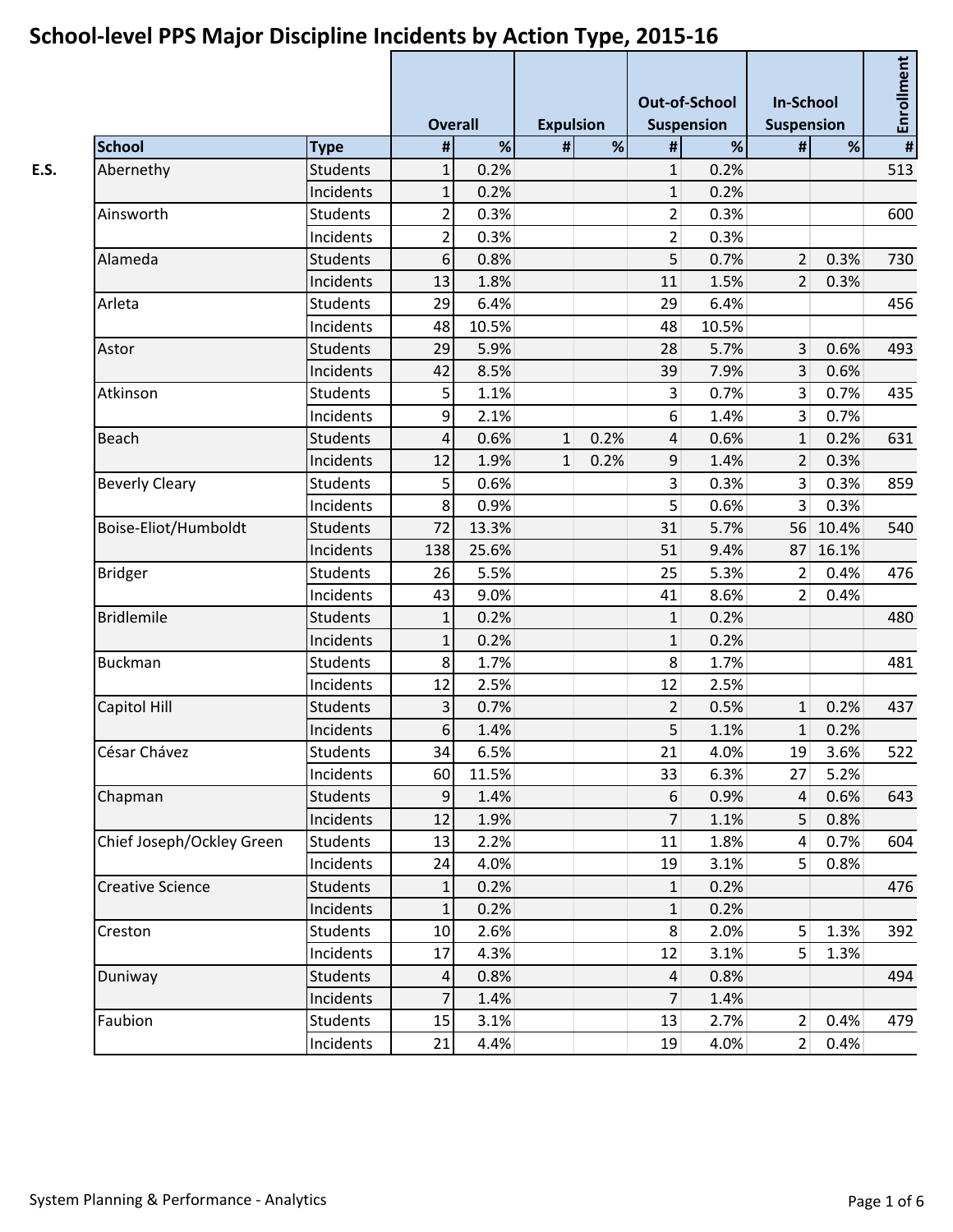|                      |                 |                | <b>Overall</b> |              | <b>Expulsion</b> |                         | <b>Out-of-School</b><br><b>Suspension</b> |                 | <b>In-School</b><br><b>Suspension</b> |                 |
|----------------------|-----------------|----------------|----------------|--------------|------------------|-------------------------|-------------------------------------------|-----------------|---------------------------------------|-----------------|
| <b>School</b>        | <b>Type</b>     | $\pmb{\sharp}$ | %              | #            | %                | #                       | %                                         | #               | %                                     | Enrollment<br># |
| <b>Forest Park</b>   | Students        | 9              | 2.0%           |              |                  | 7                       | 1.6%                                      | 5               | 1.1%                                  | 449             |
|                      | Incidents       | 28             | 6.2%           |              |                  | 16                      | 3.6%                                      | 12              | 2.7%                                  |                 |
| Glencoe              | <b>Students</b> | 1              | 0.2%           |              |                  | 1                       | 0.2%                                      | 1               | 0.2%                                  | 500             |
|                      | Incidents       | 4              | 0.8%           |              |                  | $\mathbf{1}$            | 0.2%                                      | 3 <sup>1</sup>  | 0.6%                                  |                 |
| Grout                | Students        | 8              | 2.1%           |              |                  | $\overline{3}$          | 0.8%                                      | 7               | 1.9%                                  | 376             |
|                      | Incidents       | 16             | 4.3%           |              |                  | 8                       | 2.1%                                      | $\,8\,$         | 2.1%                                  |                 |
| <b>Harrison Park</b> | <b>Students</b> | 36             | 4.9%           |              |                  | 36                      | 4.9%                                      | $\overline{3}$  | 0.4%                                  | 729             |
|                      | Incidents       | 55             | 7.5%           |              |                  | 52                      | 7.1%                                      | 3 <sup>1</sup>  | 0.4%                                  |                 |
| Hayhurst             | <b>Students</b> | 20             | 4.0%           |              |                  | 17                      | 3.4%                                      | 5               | 1.0%                                  | 499             |
|                      | Incidents       | 56             | 11.2%          |              |                  | 50                      | 10.0%                                     | 6               | 1.2%                                  |                 |
| Irvington            | Students        | 4              | 0.8%           |              |                  | $\vert 4 \vert$         | 0.8%                                      | $\overline{2}$  | 0.4%                                  | 493             |
|                      | Incidents       | 8              | 1.6%           |              |                  | $6 \overline{6}$        | 1.2%                                      | 2 <sup>1</sup>  | 0.4%                                  |                 |
| James John           | <b>Students</b> | 9              | 2.1%           |              |                  | 8                       | 1.9%                                      | 3 <sup>1</sup>  | 0.7%                                  | 429             |
|                      | Incidents       | 15             | 3.5%           |              |                  | 12                      | 2.8%                                      | 3 <sup>1</sup>  | 0.7%                                  |                 |
| Kelly                | Students        | 21             | 3.4%           |              |                  | 19                      | 3.1%                                      | 7 <sup>1</sup>  | 1.1%                                  | 610             |
|                      | Incidents       | 50             | 8.2%           |              |                  | 41                      | 6.7%                                      | $\mathfrak{g}$  | 1.5%                                  |                 |
| King                 | <b>Students</b> | 18             | 4.5%           |              |                  | 18                      | 4.5%                                      | 2               | 0.5%                                  | 400             |
|                      | Incidents       | 38             | 9.5%           |              |                  | 36                      | 9.0%                                      | 2               | 0.5%                                  |                 |
| Laurelhurst          | <b>Students</b> | 12             | 1.7%           |              |                  | 10                      | 1.4%                                      | 10              | 1.4%                                  | 691             |
|                      | Incidents       | 42             | 6.1%           |              |                  | 24                      | 3.5%                                      | 18              | 2.6%                                  |                 |
| Lee                  | <b>Students</b> | 14             | 3.1%           | $\mathbf{1}$ | 0.2%             | 10                      | 2.2%                                      | 4               | 0.9%                                  | 456             |
|                      | Incidents       | 18             | 3.9%           | $\mathbf{1}$ | 0.2%             | 13                      | 2.9%                                      | 4               | 0.9%                                  |                 |
| Lent                 | <b>Students</b> | 40             | 7.1%           |              |                  | 40                      | 7.1%                                      | 5               | 0.9%                                  | 564             |
|                      | Incidents       | 78             | 13.8%          |              |                  | 73                      | 12.9%                                     | 5               | 0.9%                                  |                 |
| Lewis                | Students        | 13             | 3.4%           |              |                  | 13                      | 3.4%                                      | 4               | 1.0%                                  | 382             |
|                      | Incidents       | 32             | 8.4%           |              |                  | 27                      | 7.1%                                      | 5               | 1.3%                                  |                 |
| Llewellyn            | Students        | $1\vert$       | 0.2%           |              |                  | $1\vert$                | 0.2%                                      |                 |                                       | 531             |
|                      | Incidents       | 1              | 0.2%           |              |                  | $1\vert$                | 0.2%                                      |                 |                                       |                 |
| Maplewood            | <b>Students</b> | $\vert$ 3      | 0.8%           |              |                  | $\overline{\mathbf{3}}$ | 0.8%                                      |                 |                                       | 359             |
|                      | Incidents       | 4              | 1.1%           |              |                  | $\overline{4}$          | 1.1%                                      |                 |                                       |                 |
| Markham              | <b>Students</b> | 12             | 3.2%           |              |                  | 10                      | 2.7%                                      | 5 <sup>2</sup>  | 1.3%                                  | 377             |
|                      | Incidents       | 17             | 4.5%           |              |                  | 12                      | 3.2%                                      | 5 <sup>1</sup>  | 1.3%                                  |                 |
| Marysville           | <b>Students</b> | 27             | 6.9%           |              |                  | 18                      | 4.6%                                      | 17              | 4.4%                                  | 390             |
|                      | Incidents       | 47             | 12.1%          |              |                  | 22                      | 5.6%                                      | 25              | 6.4%                                  |                 |
| Peninsula            | Students        | 14             | 3.7%           |              |                  | $6 \mid$                | 1.6%                                      | 10 <sup>1</sup> | 2.7%                                  | 374             |
|                      | Incidents       | 28             | 7.5%           |              |                  | 7 <sup>1</sup>          | 1.9%                                      | 21              | 5.6%                                  |                 |
| Richmond             | Students        |                |                |              |                  |                         |                                           |                 |                                       | 629             |
|                      | Incidents       |                |                |              |                  |                         |                                           |                 |                                       |                 |
| Rieke                | <b>Students</b> | 4              | 1.0%           |              |                  | $\overline{2}$          | 0.5%                                      | 3 <sup>1</sup>  | 0.7%                                  | 402             |
|                      | Incidents       | 11             | 2.7%           |              |                  | 8 <sup>°</sup>          | 2.0%                                      | $\overline{3}$  | 0.7%                                  |                 |
| Rigler               | <b>Students</b> | 27             | 6.0%           |              |                  | 22                      | 4.9%                                      | 10              | 2.2%                                  | 451             |
|                      | Incidents       | 48             | 10.6%          |              |                  | 36                      | 8.0%                                      | 12              | 2.7%                                  |                 |
|                      |                 |                |                |              |                  |                         |                                           |                 |                                       |                 |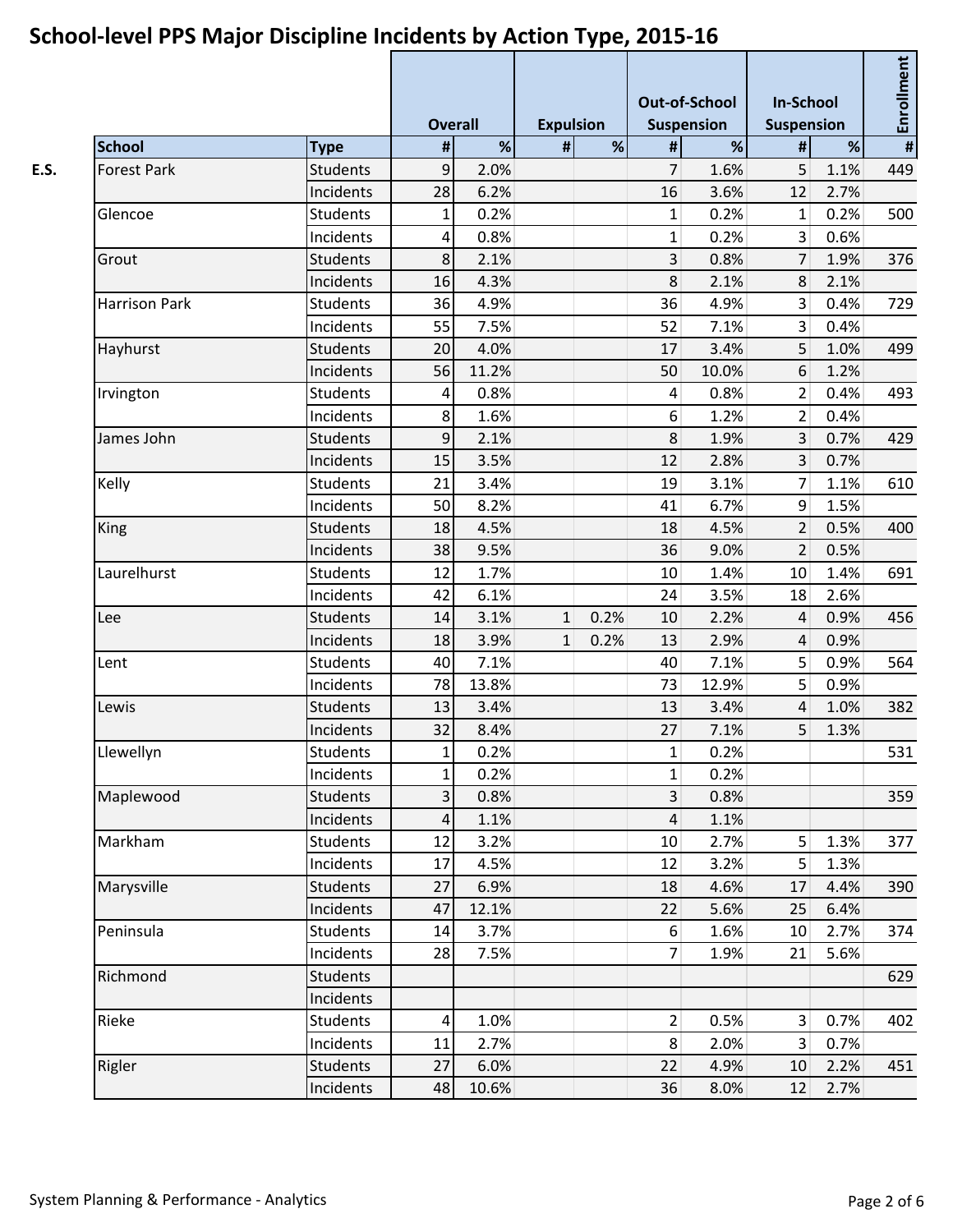|                         |                  | <b>Overall</b>  |       | <b>Expulsion</b> |      |                | <b>Out-of-School</b><br><b>Suspension</b> | <b>In-School</b><br><b>Suspension</b> |         | Enrollment              |  |
|-------------------------|------------------|-----------------|-------|------------------|------|----------------|-------------------------------------------|---------------------------------------|---------|-------------------------|--|
| <b>School</b>           | <b>Type</b>      | $\pmb{\#}$      | %     | #                | %    | #              | $\%$                                      | $\pmb{\#}$                            | %       | $\overline{\mathbf{H}}$ |  |
| <b>Rosa Parks</b>       | <b>Students</b>  | 2               | 0.6%  |                  |      | $\overline{2}$ | 0.6%                                      |                                       |         | 329                     |  |
|                         | Incidents        | $\overline{2}$  | 0.6%  |                  |      | $\overline{2}$ | 0.6%                                      |                                       |         |                         |  |
| Roseway Heights         | <b>Students</b>  | 40              | 5.7%  |                  |      | 29             | 4.2%                                      | 12                                    | 1.7%    | 697                     |  |
|                         | Incidents        | 56              | 8.0%  |                  |      | 43             | 6.2%                                      | 13                                    | 1.9%    |                         |  |
| Sabin                   | <b>Students</b>  | 22              | 3.9%  |                  |      | 6              | 1.1%                                      | 17                                    | 3.0%    | 568                     |  |
|                         | Incidents        | 34              | 6.0%  |                  |      | 12             | 2.1%                                      | 22                                    | 3.9%    |                         |  |
| Scott                   | <b>Students</b>  | 38              | 8.0%  | 1                | 0.2% | 22             | 4.7%                                      | 20                                    | 4.2%    | 473                     |  |
|                         | Incidents        | 63              | 13.3% | 1                | 0.2% | 42             | 8.9%                                      | 20                                    | 4.2%    |                         |  |
| Sitton                  | <b>Students</b>  | 6               | 1.5%  |                  |      | $\overline{2}$ | 0.5%                                      | 6                                     | 1.5%    | 390                     |  |
|                         | Incidents        | 11              | 2.8%  |                  |      | $\overline{4}$ | 1.0%                                      | 7 <sup>1</sup>                        | 1.8%    |                         |  |
| Skyline                 | <b>Students</b>  | 3               | 1.0%  |                  |      | $\overline{3}$ | 1.0%                                      | 1                                     | 0.3%    | 300                     |  |
|                         | Incidents        | 5               | 1.7%  |                  |      | $\overline{4}$ | 1.3%                                      | $\mathbf{1}$                          | 0.3%    |                         |  |
| Stephenson              | <b>Students</b>  | $\overline{2}$  | 0.6%  |                  |      | 2              | 0.6%                                      |                                       |         | 322                     |  |
|                         | Incidents        | $\overline{2}$  | 0.6%  |                  |      | 2 <sup>1</sup> | 0.6%                                      |                                       |         |                         |  |
| Sunnyside Environmental | <b>Students</b>  | 8               | 1.4%  |                  |      | 6              | 1.0%                                      | $\overline{4}$                        | 0.7%    | 574                     |  |
|                         | Incidents        | 13              | 2.3%  |                  |      | $\overline{7}$ | 1.2%                                      | 6                                     | 1.0%    |                         |  |
| Vernon<br>Vestal        | <b>Students</b>  | 6               | 1.5%  |                  |      | 5 <sup>1</sup> | 1.2%                                      | $\overline{2}$                        | 0.5%    | 407                     |  |
|                         | Incidents        | 9               | 2.2%  |                  |      | 7 <sup>1</sup> | 1.7%                                      | $\overline{2}$                        | 0.5%    |                         |  |
|                         | <b>Students</b>  | 43              | 10.4% | 1                | 0.2% | 16             | 3.9%                                      | 35                                    | 8.5%    | 412                     |  |
|                         | Incidents        | 87              | 21.1% | 1                | 0.2% | 24             | 5.8%                                      | 62                                    | 15.0%   |                         |  |
| Whitman                 | <b>Students</b>  | 10              | 3.7%  |                  |      | 7 <sup>1</sup> | 2.6%                                      | $\overline{7}$                        | 2.6%    | 271                     |  |
|                         | Incidents        | 28              | 10.3% |                  |      | 15             | 5.5%                                      | 13                                    | 4.8%    |                         |  |
| Winterhaven             | <b>Students</b>  | 4               | 1.1%  |                  |      | 1              | 0.3%                                      | 3 <sup>1</sup>                        | 0.9%    | 350                     |  |
|                         | Incidents        | 5               | 1.4%  |                  |      | $\mathbf{1}$   | 0.3%                                      | $\overline{4}$                        | 1.1%    |                         |  |
| Woodlawn                | <b>Students</b>  | 22              | 5.2%  |                  |      | 22             | 5.2%                                      | $\mathbf{1}$                          | 0.2%    | 426                     |  |
|                         | Incidents        | 36              | 8.5%  |                  |      | 35             | 8.2%                                      | $1\vert$                              | 0.2%    |                         |  |
| Woodmere                | Students         | 20 <sub>2</sub> | 6.4%  |                  |      | 13             | 4.2%                                      |                                       | 10 3.2% | 312                     |  |
|                         | Incidents        | 33              | 10.6% |                  |      | 21             | 6.7%                                      | 12                                    | 3.8%    |                         |  |
| Woodstock               | <b>Students</b>  | 4               | 0.8%  |                  |      | $\overline{4}$ | 0.8%                                      |                                       |         | 496                     |  |
|                         | Incidents        | 16              | 3.2%  |                  |      | 16             | 3.2%                                      |                                       |         |                         |  |
| <b>Total</b>            | <b>Students</b>  | 794             | 2.9%  | $\overline{4}$   | 0.0% | 588            | 2.2%                                      | 326                                   |         | 1.2% 27,159             |  |
|                         | <b>Incidents</b> | 1,473           | 5.4%  | $\overline{4}$   | 0.0% | 1,013          | 3.7%                                      | 456                                   | 1.7%    |                         |  |
| Beaumont                | <b>Students</b>  | 18              | 3.2%  |                  |      | 12             | 2.1%                                      | $\vert 9 \vert$                       | 1.6%    | 571                     |  |
| da Vinci<br>George      | Incidents        | 35              | 6.1%  |                  |      | 22             | 3.9%                                      | 13                                    | 2.3%    |                         |  |
|                         | <b>Students</b>  | 10              | 2.2%  |                  |      | 8              | 1.7%                                      | 5                                     | 1.1%    | 458                     |  |
|                         | Incidents        | 14              | 3.1%  |                  |      | 9              | 2.0%                                      | 5 <sup>1</sup>                        | 1.1%    |                         |  |
|                         | Students         | 41              | 11.1% |                  |      | 27             | 7.3%                                      | 24                                    | 6.5%    | 369                     |  |
|                         | Incidents        | 86              | 23.3% |                  |      | 57             | 15.4%                                     | 29                                    | 7.9%    |                         |  |
| Gray                    | <b>Students</b>  | 4               | 0.7%  |                  |      | 3              | 0.5%                                      | $\mathbf{1}$                          | 0.2%    | 566                     |  |
|                         | Incidents        | 6               | 1.1%  |                  |      | 5 <sub>1</sub> | 0.9%                                      | $\mathbf{1}$                          | 0.2%    |                         |  |
| Hosford                 | Students         | 37              | 5.8%  |                  |      | 26             | 4.1%                                      | 16                                    | 2.5%    | 640                     |  |
|                         | Incidents        | 66              | 10.3% |                  |      | 49             | 7.7%                                      | 17                                    | 2.7%    |                         |  |
|                         |                  |                 |       |                  |      |                |                                           |                                       |         |                         |  |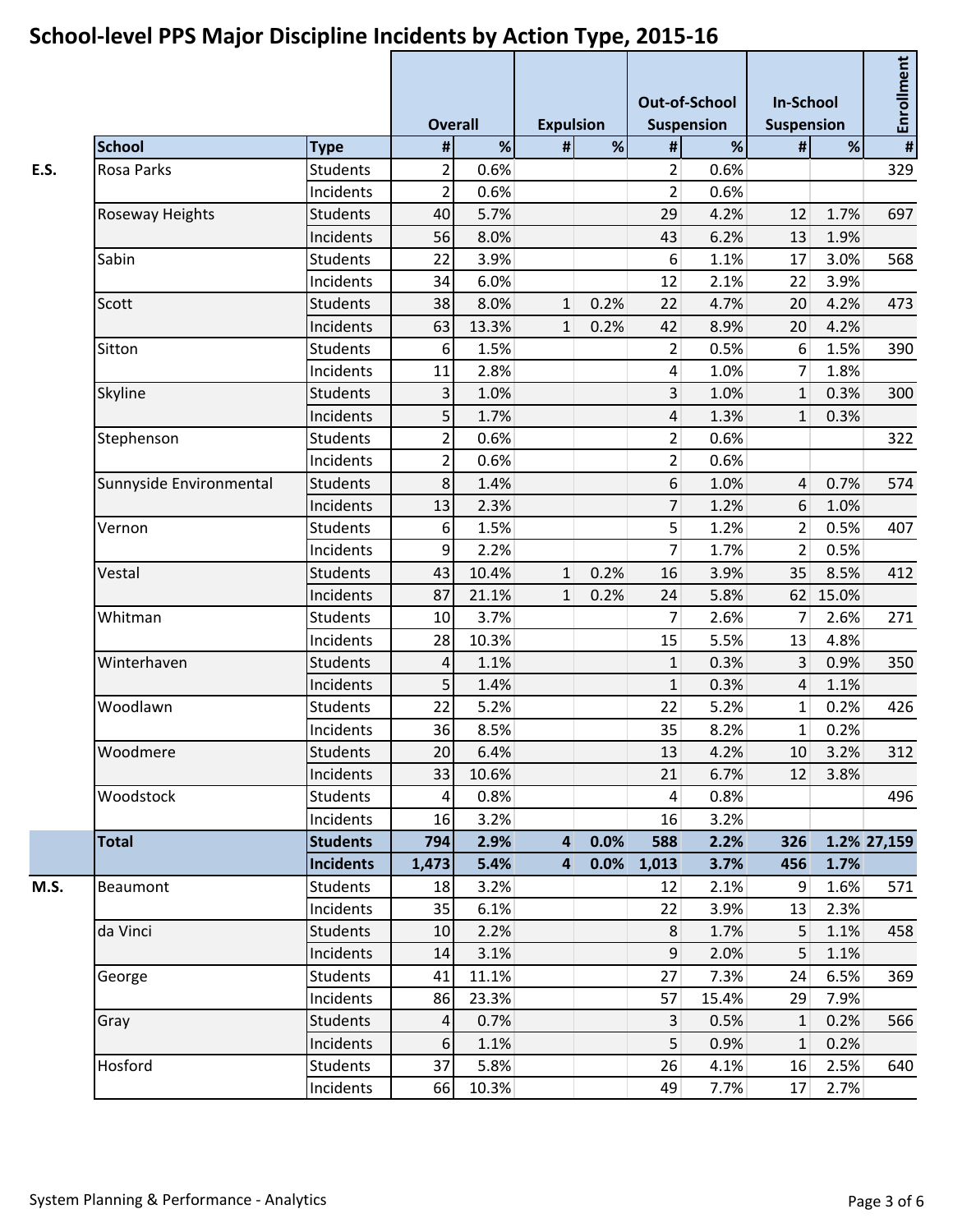|          |                                         |                  | <b>Overall</b> |       | <b>Expulsion</b>        |      | <b>Out-of-School</b><br><b>Suspension</b> |       | <b>In-School</b><br><b>Suspension</b> |            | $\frac{1}{1 + \frac{1}{2}}$ |  |
|----------|-----------------------------------------|------------------|----------------|-------|-------------------------|------|-------------------------------------------|-------|---------------------------------------|------------|-----------------------------|--|
|          | <b>School</b>                           | <b>Type</b>      | $\pmb{\sharp}$ | %     | #                       | %    | #                                         | $\%$  | #                                     | $\%$       |                             |  |
| M.S.     | Jackson                                 | <b>Students</b>  | $\overline{7}$ | 1.2%  |                         |      | 5                                         | 0.8%  | 3                                     | 0.5%       | 606                         |  |
|          |                                         | Incidents        | 9              | 1.5%  |                         |      | 6                                         | 1.0%  | 3                                     | 0.5%       |                             |  |
|          | Lane                                    | <b>Students</b>  | 42             | 8.7%  | $\mathbf{1}$            | 0.2% | 42                                        | 8.7%  |                                       |            | 481                         |  |
|          |                                         | Incidents        | 66             | 13.7% | $\mathbf{1}$            | 0.2% | 65                                        | 13.5% |                                       |            |                             |  |
|          | Mt Tabor                                | <b>Students</b>  | 8              | 1.2%  |                         |      | $\overline{7}$                            | 1.0%  | 4                                     | 0.6%       | 694                         |  |
|          |                                         | Incidents        | 15             | 2.2%  |                         |      | 10                                        | 1.4%  | 5                                     | 0.7%       |                             |  |
|          | Sellwood                                | <b>Students</b>  | 15             | 2.7%  |                         |      | 12                                        | 2.1%  | 3                                     | 0.5%       | 560                         |  |
|          |                                         | Incidents        | 18             | 3.2%  |                         |      | 15                                        | 2.7%  | 3                                     | 0.5%       |                             |  |
|          | West Sylvan                             | <b>Students</b>  | 31             | 3.2%  | $\mathbf{1}$            | 0.1% | 5                                         | 0.5%  | 27                                    | 2.8%       | 966                         |  |
|          |                                         | Incidents        | 46             | 4.8%  | $\mathbf{1}$            | 0.1% | $6\,$                                     | 0.6%  | 39                                    | 4.0%       |                             |  |
|          | <b>Total</b>                            | <b>Students</b>  | 213            | 3.6%  | 2 <sup>1</sup>          | 0.0% | 147                                       | 2.5%  | 92                                    | 1.6%       | 5,911                       |  |
|          |                                         | <b>Incidents</b> | 361            | 6.1%  | $\overline{2}$          | 0.0% | 244                                       | 4.1%  | 115                                   | 1.9%       |                             |  |
| H.S.     | Benson                                  | <b>Students</b>  | 27             | 3.0%  | $\mathbf{1}$            | 0.1% | 27                                        | 3.0%  | $\mathbf{1}$                          | 0.1%       | 914                         |  |
|          |                                         | Incidents        | 30             | 3.3%  | $\mathbf{1}$            | 0.1% | 28                                        | 3.1%  | $1\overline{ }$                       | 0.1%       |                             |  |
|          | Cleveland                               | <b>Students</b>  | 16             | 1.0%  |                         |      | 16                                        | 1.0%  | $1\vert$                              | 0.1%       | 1,600                       |  |
|          |                                         | Incidents        | 19             | 1.2%  |                         |      | 18                                        | 1.1%  | $\mathbf{1}$                          | 0.1%       |                             |  |
|          | Franklin                                | <b>Students</b>  | 37             | 2.4%  | $\overline{3}$          | 0.2% | 35                                        | 2.2%  | $\mathbf{1}$                          | 0.1%       | 1,570                       |  |
|          |                                         | Incidents        | 47             | 3.0%  | 3                       | 0.2% | 43                                        | 2.7%  | $\mathbf{1}$                          | 0.1%       |                             |  |
|          | Grant                                   | Students         | 27             | 1.8%  | $\overline{2}$          | 0.1% | 24                                        | 1.6%  | 3                                     | 0.2%       | 1,481                       |  |
|          |                                         | Incidents        | 37             | 2.5%  | $\overline{2}$          | 0.1% | 32                                        | 2.2%  | 3 <sup>1</sup>                        | 0.2%       |                             |  |
|          | Jefferson                               | <b>Students</b>  | 43             | 8.2%  | $\mathbf{1}$            | 0.2% | 42                                        | 8.0%  |                                       |            | 524                         |  |
|          |                                         | Incidents        | 61             | 11.6% | 1                       | 0.2% | 60                                        | 11.5% |                                       |            |                             |  |
|          | Lincoln                                 | <b>Students</b>  | 35             | 2.1%  | 3                       | 0.2% | 34                                        | 2.0%  |                                       |            | 1,696                       |  |
|          |                                         | Incidents        | 43             | 2.5%  | 3                       | 0.2% | 40                                        | 2.4%  |                                       |            |                             |  |
|          | Madison                                 | <b>Students</b>  | 54             | 4.8%  | 2                       | 0.2% | 53                                        | 4.7%  | 1                                     | 0.1%       | 1,134                       |  |
|          |                                         | Incidents        | 70             | 6.2%  | $\overline{2}$          | 0.2% | 67                                        | 5.9%  | $1\overline{ }$                       | 0.1%       |                             |  |
|          | Roosevelt                               | Students         | 78             | 8.3%  | $1\vert$                | 0.1% | 75                                        | 8.0%  |                                       | $5 0.5\% $ | 940                         |  |
|          |                                         | Incidents        | 100            | 10.6% | 1                       | 0.1% | 94                                        | 10.0% | 5 <sup>1</sup>                        | 0.5%       |                             |  |
|          | Wilson                                  | <b>Students</b>  | 52             | 3.9%  | 2                       | 0.2% | 51                                        | 3.9%  |                                       |            | 1,324                       |  |
|          |                                         | Incidents        | 88             | 6.6%  | 2                       | 0.2% | 86                                        | 6.5%  |                                       |            |                             |  |
|          | <b>Total</b>                            | <b>Students</b>  | 369            | 3.3%  | <b>15</b>               | 0.1% | 357                                       | 3.2%  | 12                                    |            | 0.1% 11,183                 |  |
|          |                                         | <b>Incidents</b> | 495            | 4.4%  | <b>15</b>               | 0.1% | 468                                       | 4.2%  | 12                                    | 0.1%       |                             |  |
| PPS Alt. | <b>ACCESS</b>                           | <b>Students</b>  | 7              | 2.0%  |                         |      | $\overline{2}$                            | 0.6%  | 5                                     | 1.4%       | 346                         |  |
|          |                                         | Incidents        | 14             | 4.0%  |                         |      | $\overline{3}$                            | 0.9%  | 11                                    | 3.2%       |                             |  |
|          | Alliance **                             | <b>Students</b>  | 30             | 16.9% | 3                       | 1.7% | 27                                        | 15.2% |                                       |            | 178                         |  |
|          |                                         | Incidents        | 41             | 23.0% | $\overline{3}$          | 1.7% | 38                                        | 21.3% |                                       |            |                             |  |
|          | Metro. Learning Center                  | <b>Students</b>  | 4              | 0.9%  |                         |      | $\overline{4}$                            | 0.9%  |                                       |            | 426                         |  |
|          |                                         | Incidents        | 4              | 0.9%  |                         |      | $\overline{4}$                            | 0.9%  |                                       |            |                             |  |
|          | Portland International Scholar Students |                  |                |       |                         |      |                                           |       |                                       |            | 22                          |  |
|          |                                         | Incidents        |                |       |                         |      |                                           |       |                                       |            |                             |  |
|          | <b>Total</b>                            | <b>Students</b>  | 41             | 4.2%  | $\overline{\mathbf{3}}$ | 0.3% | 33                                        | 3.4%  | 5 <sub>1</sub>                        | 0.5%       | 972                         |  |
|          |                                         | <b>Incidents</b> | 59             | 6.1%  | 3                       | 0.3% | 45                                        | 4.6%  | 11                                    | 1.1%       |                             |  |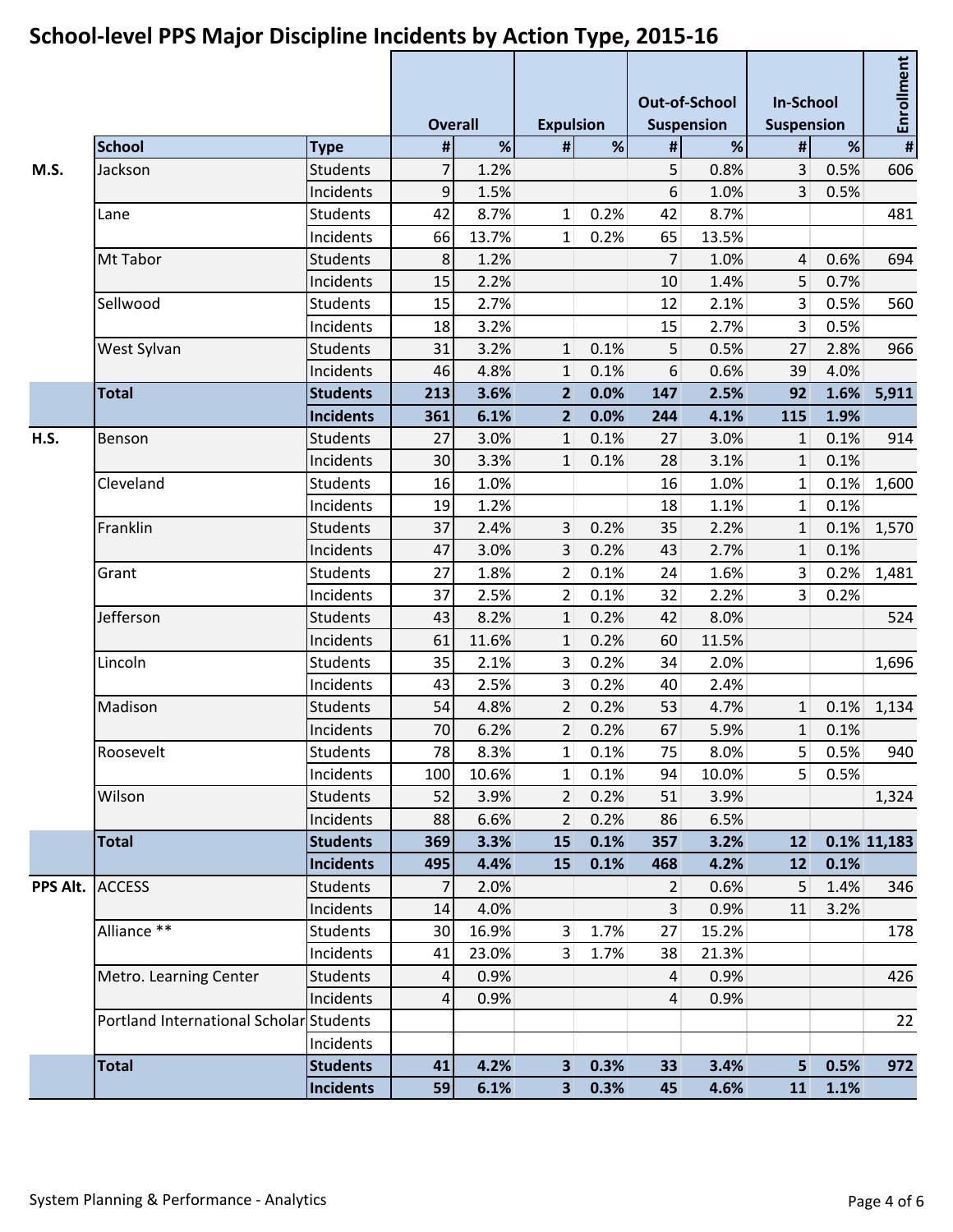|         |                                            |                  | <b>Overall</b> |       | <b>Expulsion</b> |   | <b>Out-of-School</b><br><b>Suspension</b> |       | <b>In-School</b><br><b>Suspension</b> |      | Enrollment    |  |
|---------|--------------------------------------------|------------------|----------------|-------|------------------|---|-------------------------------------------|-------|---------------------------------------|------|---------------|--|
|         | <b>School</b>                              | <b>Type</b>      | $\pmb{\sharp}$ | %     | #                | % | #                                         | %     | #                                     | %    | $\frac{1}{2}$ |  |
| Sp. Ed. | PPS Pioneer Programs **                    | <b>Students</b>  | 23             | 17.3% |                  |   | 22                                        | 16.5% | $\mathbf{1}$                          | 0.8% | 133           |  |
|         |                                            | <b>Incidents</b> | 35             | 26.3% |                  |   | 34                                        | 25.6% | 1 <sup>1</sup>                        | 0.8% |               |  |
|         | <b>CTC Southeast</b>                       | <b>Students</b>  | $\mathbf{1}$   | 1.6%  |                  |   | $\mathbf{1}$                              | 1.6%  |                                       |      | 63            |  |
|         |                                            | Incidents        | $\mathbf{1}$   | 1.6%  |                  |   | 1                                         | 1.6%  |                                       |      |               |  |
|         | <b>CTC Northeast</b>                       | <b>Students</b>  |                |       |                  |   |                                           |       |                                       |      | 30            |  |
|         |                                            | Incidents        |                |       |                  |   |                                           |       |                                       |      |               |  |
|         | <b>Total</b>                               | <b>Students</b>  | 24             | 10.6% |                  |   | 23                                        | 10.2% | $\mathbf{1}$                          | 0.4% | 226           |  |
|         |                                            | <b>Incidents</b> | 36             | 15.9% |                  |   | 35                                        | 15.5% | $\mathbf{1}$                          | 0.4% |               |  |
|         | <b>CBO Alt.</b> Mt Scott Park Learning Ctr | <b>Students</b>  | 25             | 17.2% |                  |   | 25                                        | 17.2% |                                       |      | 145           |  |
|         |                                            | Incidents        | 38             | 26.2% |                  |   | 38                                        | 26.2% |                                       |      |               |  |
|         | NAYA Early College Academy                 | Students         | 12             | 17.1% |                  |   | 12                                        | 17.1% |                                       |      | 70            |  |
|         |                                            | Incidents        | 15             | 21.4% |                  |   | 15                                        | 21.4% |                                       |      |               |  |
|         | <b>New Avenues</b>                         | <b>Students</b>  |                |       |                  |   |                                           |       |                                       |      | 13            |  |
|         |                                            | Incidents        |                |       |                  |   |                                           |       |                                       |      |               |  |
|         | Open Meadow                                | <b>Students</b>  |                |       |                  |   |                                           |       |                                       |      | 41            |  |
|         |                                            | Incidents        |                |       |                  |   |                                           |       |                                       |      |               |  |
|         | Outside In                                 | <b>Students</b>  |                |       |                  |   |                                           |       |                                       |      | 20            |  |
|         |                                            | Incidents        |                |       |                  |   |                                           |       |                                       |      |               |  |
|         | <b>Rosemary Anderson</b>                   | <b>Students</b>  | 6              | 2.8%  |                  |   | $6 \mid$                                  | 2.8%  |                                       |      | 215           |  |
|         |                                            | Incidents        | $\overline{9}$ | 4.2%  |                  |   | $\overline{9}$                            | 4.2%  |                                       |      |               |  |
|         | <b>SE Works</b>                            | <b>Students</b>  |                |       |                  |   |                                           |       |                                       |      | 14            |  |
|         |                                            | Incidents        |                |       |                  |   |                                           |       |                                       |      |               |  |
|         | <b>Youth Builders</b>                      | <b>Students</b>  |                |       |                  |   |                                           |       |                                       |      | 32            |  |
|         |                                            | Incidents        |                |       |                  |   |                                           |       |                                       |      |               |  |
|         | Youth Progress Association                 | Students         |                |       |                  |   |                                           |       |                                       |      | 32            |  |
|         |                                            | Incidents        |                |       |                  |   |                                           |       |                                       |      |               |  |